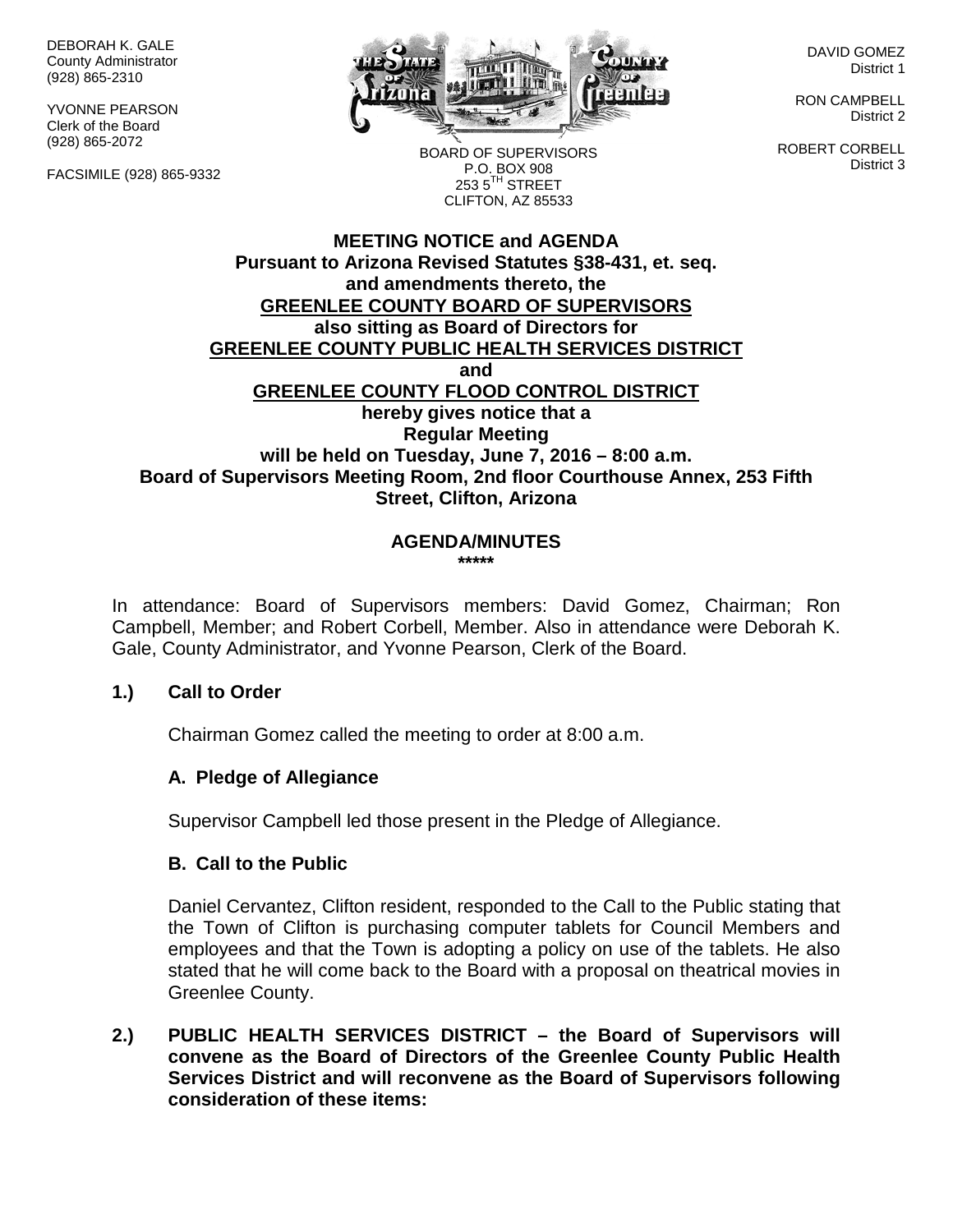## **A. Consent Agenda**

- **1. Clerk of the Board: Consideration of approval of Public Health Services District expense warrants in excess of \$1,000.00**
- **2. Health & Community Services Director: Consideration of approval of the Intergovernmental Agreement #ADHS17-133192 with the Arizona Department of Health Services for the Public Health Emergency Preparedness Program in the amount of \$166,470.93 for budget period fiscal year 2016/2017**

Upon motion by Supervisor Campbell, seconded by Supervisor Corbell, and carried unanimously, the Board approved the Public Health Services Consent Agenda as presented.

# **3.) Carol Telles, Clifton Ranger, Apache-Sitgreaves National Forest A. Clifton Ranger District Update**

Ms. Telles updated the Board on the following items related to the Clifton Ranger District:

- No fire restrictions have been implemented yet but the Forest Service is asking the public to be diligent in keeping an eye on campfires. The Forest Service has found some ignited abandoned campfires that were quickly contained.
- The District is working with the Gila Forest in New Mexico regarding alotments that require NEPA assessments. There is no change in management and the NEPA is expected to be completed in 2018.
- Fire seasonal employees are working to remove hazard trees in campgrounds and are clearing some trails.
- The Ranger District will be hiring high school students for the summer through the AZ Works program
- There have been only 5 lightning strikes so far and no out of control burns.
- The Travel Management Plan is in the upcoming fiscal year work plan. No impacts to the Clifton Ranger District are expected with what was in the previous plan remaining unchanged.

The Board thanked Ms. Telles for the update.

#### **4.) Ấkos Kovach, Economic Development Coordinator A. Economic Development Planning Update**

Mr. Kovach updated the Board on the following:

• He presented the Board with new Greenlee County Birding Trail pamphlets with information on the different birding trails located throughout the County.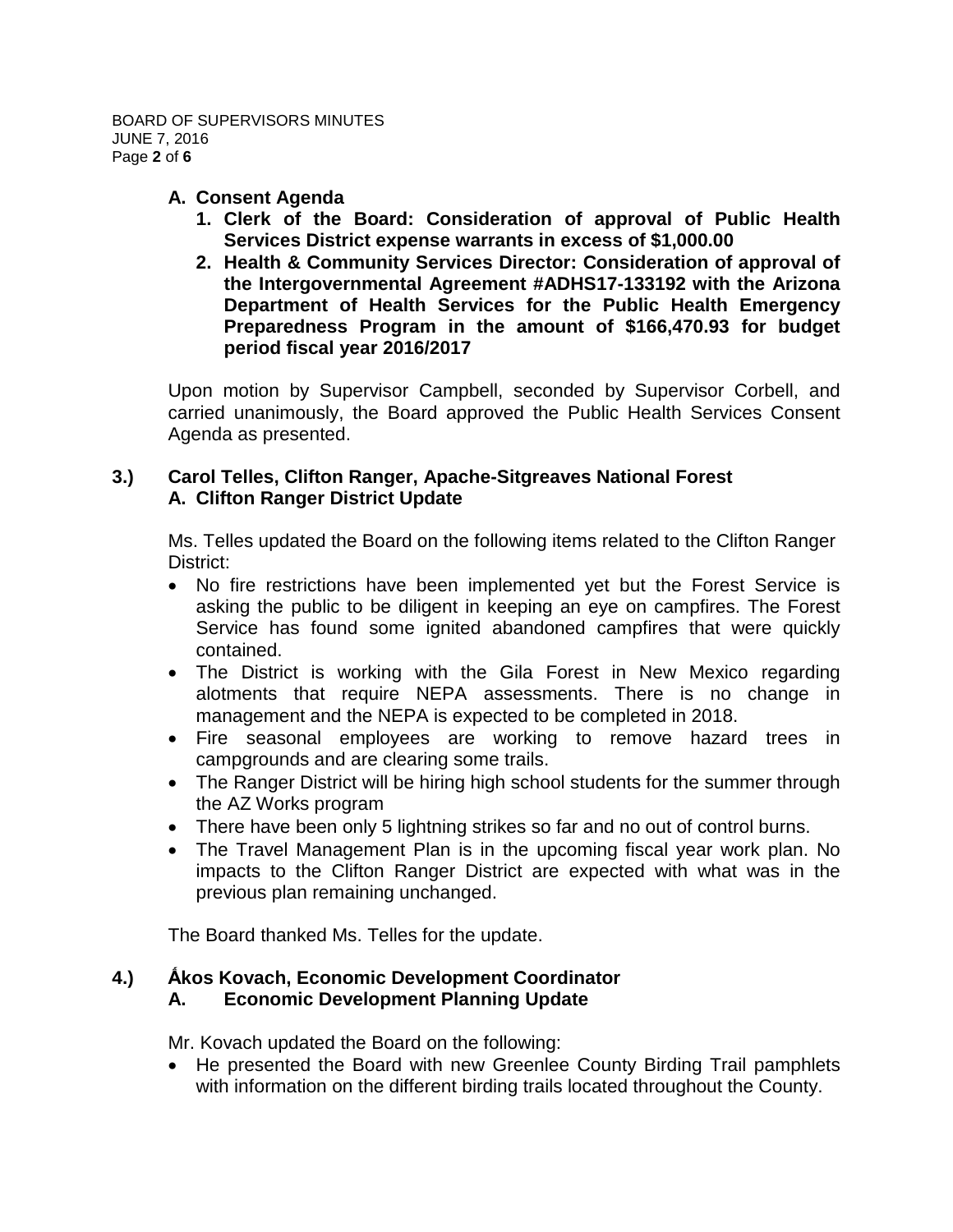- He showed slides of community upgrades happening in the Town of Clifton including the new free Splash Pad which is very popular.
- The Duncan All-Star Football Event will take place this weekend with 55 players from 17 schools across the state expected. There will be several other events, vendors, games and a dance all taking place leading up to the Football Event.
- Planning for the Clifton Hill Climb Event is ongoing. The Event will take place over the Labor Day weekend.

# **5.) Discussion/Action Greenlee County Land Use Plan**

Supervisor Corbell opened discussion regarding the County Land Use Plan stating that he feels that it needs to be updated. He also stated the Gap Analysis that was done by the Eastern Arizona Counties Organization is one sided in favor of the federal government and that the Gap Analysis could be used but things are missing that need to be added.

Ms. Gale expressed concerns of the financial impact to hire someone with expertise to make changes.

Supervisor Campbell stated that the Gap Analysis was drafted by many different groups with different opinions and the resulting document reflected the consensus of the diverse group. The Board will review the Gap Analysis and Greenlee County Land Use Plans and schedule a work session for a future meeting.

## **6.) Discussion/Action of the Arizona/New Mexico Coalition of Counties Joint Powers Agreement and Bylaws**

Supervisor Corbell opened discussion asking that the County Attorney review the Coalition of Arizona/New Mexico Counties revised Joint Powers Agreement and Bylaws to begin the process of rejoining the Coalition. Ms. Gale stated that one of the reasons Greenlee County withdrew from the Coalition was the fact that if the Coalition entered into a lawsuit that Greenlee County did not agree with there was no option for Greenlee to opt out of the suit and in addition there was no errors or omissions insurance for the Coalition Board members.

## **7.) Consideration of approval of the fiscal year 2016/2017 Greenlee County Liquor License Renewal**

Upon motion by Supervisor Campbell seconded by Supervisor Corbell, and carried unanimously, the Board approved the renewal of the Greenlee County Liquor License for fiscal year 2016/2017.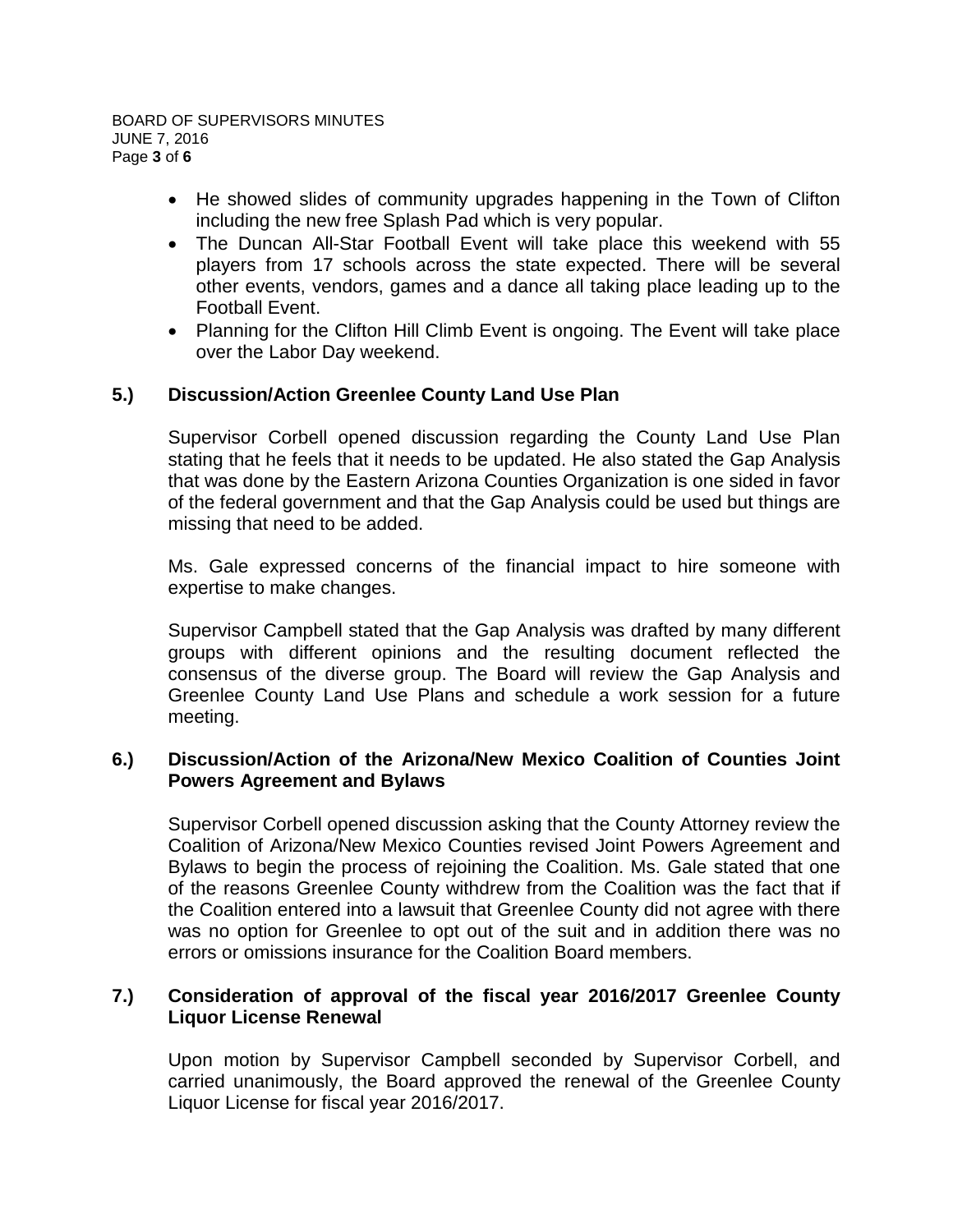## **8.) Consideration of appointment of the 2016 National Association of Counties voting delegate and alternate**

Ms. Pearson explained that this will all the County to participate in the annual election of officers and policy adoption at the National Association of Counties Conference. Upon motion by Supervisor Corbell, seconded by Supervisor Campbell, and carried unanimously, the Board appointed Chairman Gomez as the Voting Delegate for Greenlee County and Supervisor Campbell as the Alternate.

## **9.) Kay Gale, County Administrator A. County & State budget and legislative issues**

Ms. Gale addressed these issues during the budget work session later in this meeting.

B. Calendar of Events

The Calendar of Events was reviewed.

# **10.) Consent Agenda**

- A. Clerk of the Board: Consideration of approval of minutes to the previous meetings: 05/03/2016; 05/20/2016
- B. Clerk of the Board: Consideration of approval of expense warrants in excess of \$1,000.00 – Voucher 1099; 1100; 1101
- C. Chief Finance Officer: Consideration of approval of General Fund loans in the amount of \$38,827.61 to be reimbursed upon receipt of funds: Fund 146 - \$344.91; Fund 159 - \$50.21; Fund 195 - \$823.12; Fund 237 - \$37,609.37
- D. Clerk of the Board: Consideration of appointment of Extension Advisory Board Members with terms beginning July 1, 2016 and ending June 30, 2018: Steve Ahmann, Robert Lunt, Emily Mutab, Leon Reynolds, Steve Rutherford, Amber Sumner, Shirley Winkle, Twig Winkle
- E. Elections Director: Consideration of approval of the Intergovernmental Agreement with the Town of Clifton for provision of Election Services effective January 1, 2016 ending January 1, 2021
- F. County Attorney: Consideration of approval of the fiscal year 2016/2017 Arizona Criminal Justice Commission Drug, Gang, Violent Crime Control Grant for the County Attorney's office
- G. County Attorney: Consideration of approval of the fiscal year 2016/2017 Arizona Criminal Justice Commission Victim Assistance Grant for the County Attorney's office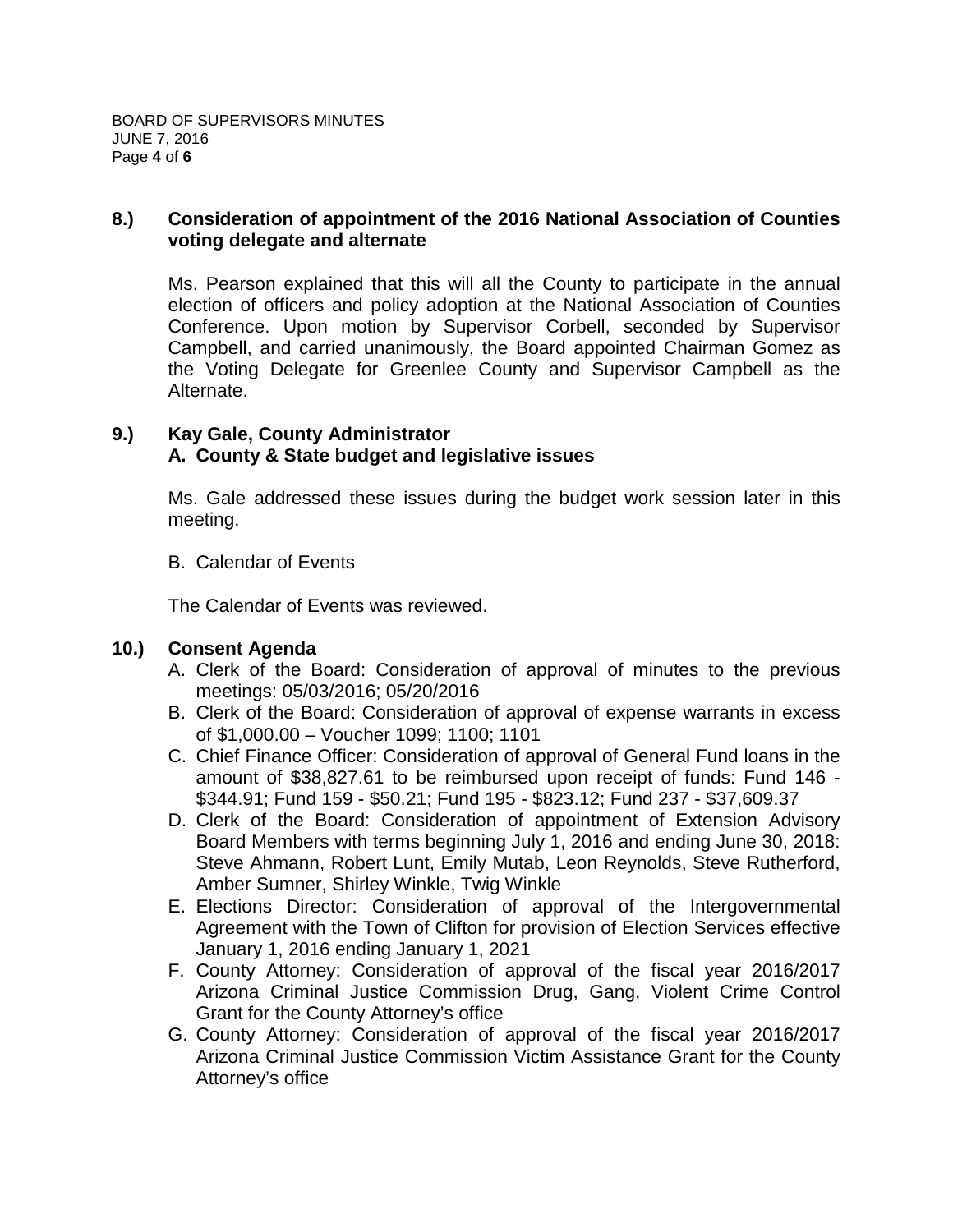Upon motion by Supervisor Campbell, seconded by Supervisor Corbell, and carried unanimously, the Board tabled the May 20, 2016 meeting minutes listed in item A of the Consent Agenda and approved all remaining items as presented.

## **11.) Work Session – Fiscal Year 2017 Budget**

Ms. Gale opened discussion with the Fairgrounds budget. The Board discussed horse racing and mud drag racing. Ms. Gale stated that someone from the State Racing Department is at the Fairgrounds today assessing the horse track and will provide a report of all upgrades needed in order for horse racing to take place. Ms. Gale also reported that there has been a mud drag fatality in El Paso, TX and vehicle "teching" (inspecting) is coming into question. A meeting of several in and out of state mud racing groups is planned regarding this issue on July  $23^{\text{rd}}$  in Phoenix.

Mr. Doug Barlow, citizen, expressed his concerns regarding horse racing. Mr. Barlow is a former County Fairgrounds Director in charge of horse racing events. He explained the many aspects and costs associated with putting on a horse race event. Horse racing was funded by the state with funding ending in 2010. The County stopped horse races at that time due to the expense.

Ms. Gale will have more information regarding horse racing at the next meeting.

Ms. Gale reviewed the Public Health Services District budget. The Ambulance Service is in need of two Zoll monitors. One will be purchased in the current fiscal year and one will be budgeted for the new fiscal year. She recommended that the Board consider keeping the tax rate the same in order to be able to continue services at the current levels. The Board agreed that the rate needs to remain at \$.25.

The Board reviewed the Public Works facility and roads projects that need to be addressed at some point in time depending on priority and available budget. The Board approved the following:

- Budget the purchase of a new one ton 4x4 utility truck for the road department with a welder. This vehicle will replace a 2003 utility truck currently in use.
- Budget the purchase of a D5K2 Dozer
- Trade-in/purchase of a 930 Loader, 908 Loader and 140M Grader through the current agreement with Caterpillar
- Budget the replacement of the fence and gates at the Loma Linda landfill
- Budget a sprinkler system for dust control at the Loma Linda landfill